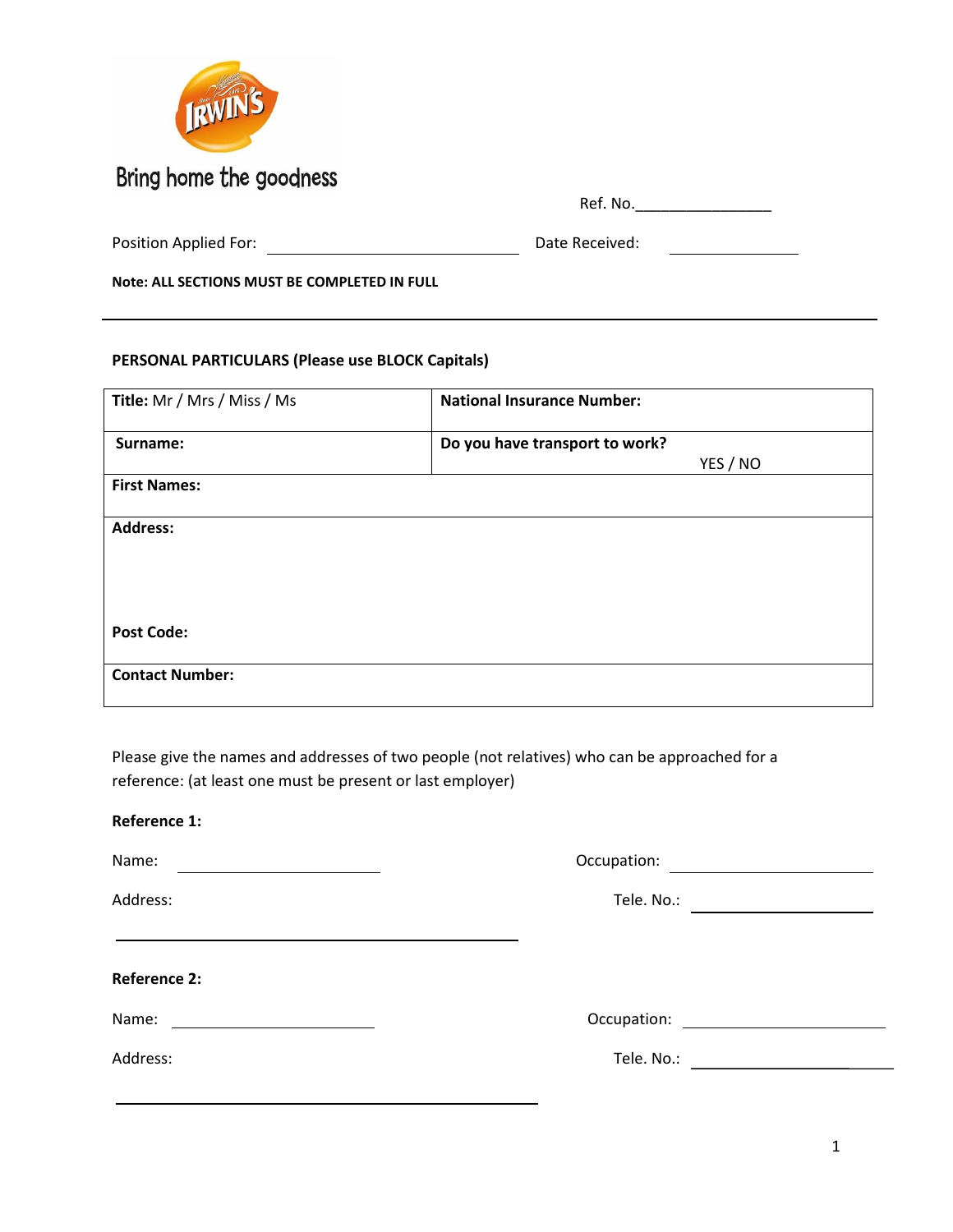

### **GENERAL EDUCTAION** Please give details of schools attended, post primary.

| <b>Dates</b> |    | <b>Type of School</b>                   | <b>Examinations:</b> Give Subjects & Results |
|--------------|----|-----------------------------------------|----------------------------------------------|
| From         | To | (i.e. - Secondary School, Grammer, etc) |                                              |
|              |    |                                         |                                              |
|              |    |                                         |                                              |
|              |    |                                         |                                              |
|              |    |                                         |                                              |
|              |    |                                         |                                              |
|              |    |                                         |                                              |
|              |    |                                         |                                              |
|              |    |                                         |                                              |
|              |    |                                         |                                              |
|              |    |                                         |                                              |

#### **FURTHER EDUCATION AND TRAINING**

Please give details of further education since leaving school including training courses.

State under "Type of training" if full time, day release, evening or correspondence.

| Dates      |  |        | Name of University, | Type of training | Subjects Studied | Qualifications obtained.    |                  |  |
|------------|--|--------|---------------------|------------------|------------------|-----------------------------|------------------|--|
| To<br>From |  |        | College, Institute  |                  |                  | Give class of pass, special |                  |  |
| M          |  | M<br>Υ |                     |                  |                  |                             | prizes obtained. |  |
|            |  |        |                     |                  |                  |                             |                  |  |
|            |  |        |                     |                  |                  |                             |                  |  |
|            |  |        |                     |                  |                  |                             |                  |  |
|            |  |        |                     |                  |                  |                             |                  |  |
|            |  |        |                     |                  |                  |                             |                  |  |
|            |  |        |                     |                  |                  |                             |                  |  |
|            |  |        |                     |                  |                  |                             |                  |  |
|            |  |        |                     |                  |                  |                             |                  |  |
|            |  |        |                     |                  |                  |                             |                  |  |
|            |  |        |                     |                  |                  |                             |                  |  |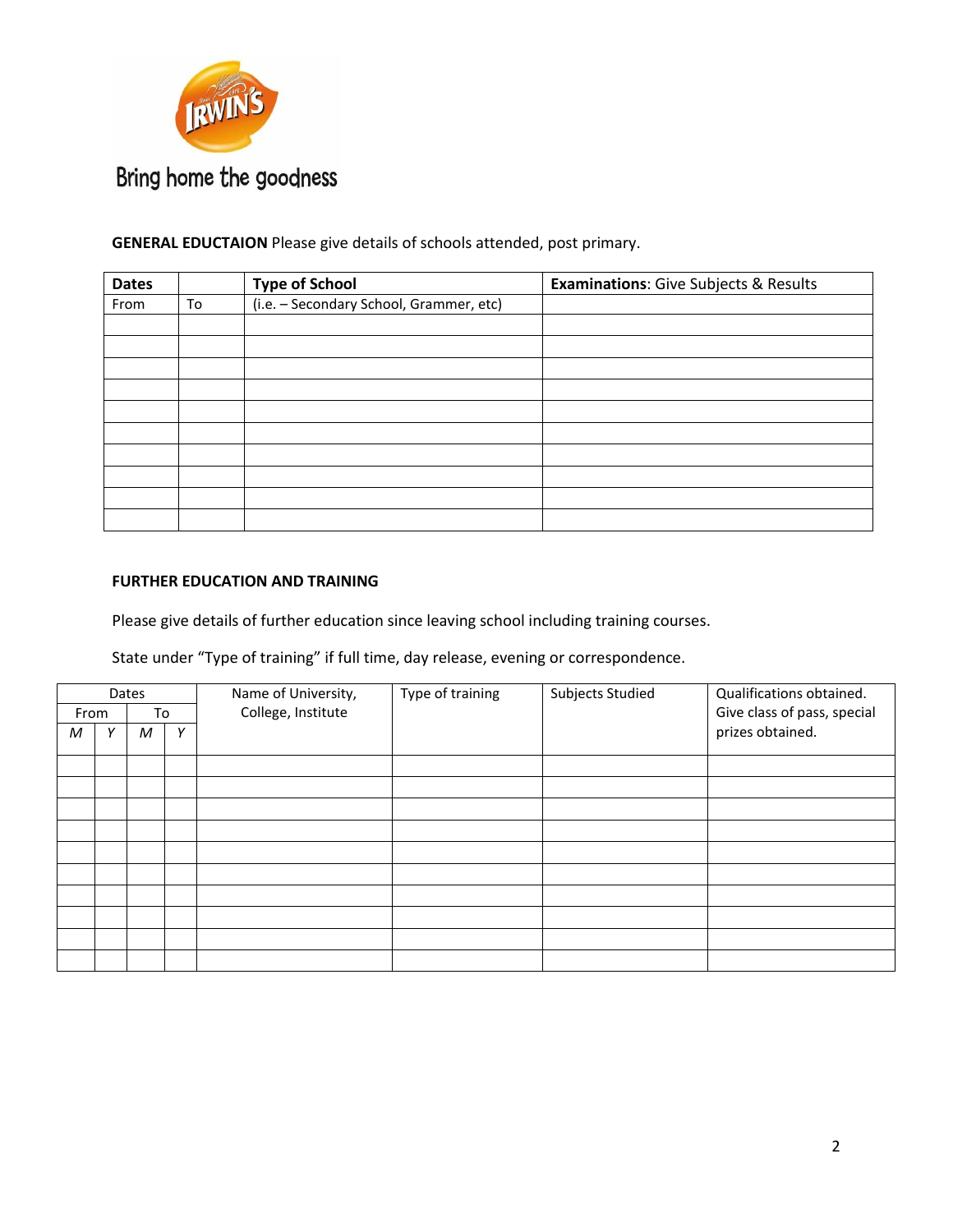

| Have you ever been convicted of a Criminal Offence? (Which is not spent under The Rehabilitation of Offenders (NI) Order):<br>Yes / No |                  |         |
|----------------------------------------------------------------------------------------------------------------------------------------|------------------|---------|
| Are you in receipt of any benefits from DHSS and if so what?                                                                           |                  |         |
| <b>EMERGENCY</b> Contact (preferably next of kin)                                                                                      |                  |         |
| Name:                                                                                                                                  | Relationship:    |         |
| Address:                                                                                                                               |                  |         |
| Postcode:                                                                                                                              | Tel. No. (Home): | (Work): |
| Details of any Holiday commitments:                                                                                                    |                  |         |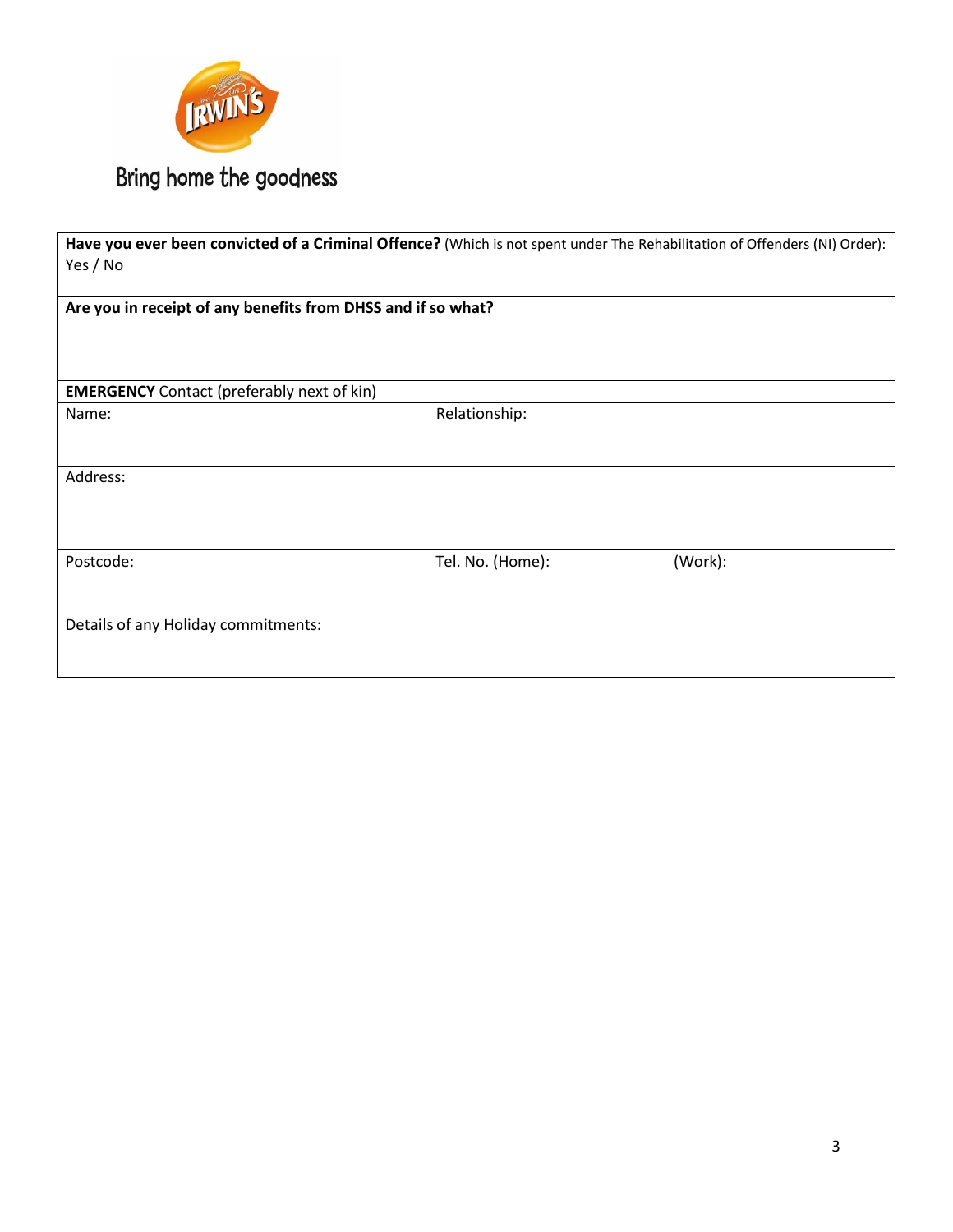

**EMPLOYMENT HISTORY-** Please list in date order all organistaions for which you have worked, starting with your present or most recent employment stating gaps in employment. Please complete this section fully. Failure to do so may result in disqualification.

|            |   | Dates            |   | Name and Address of PRESENT  | Nature of Business  | Title of job/Main Duties to/Numbers directly | Salary and benefits           |                     |            |         |
|------------|---|------------------|---|------------------------------|---------------------|----------------------------------------------|-------------------------------|---------------------|------------|---------|
| From       |   | To               |   | OR LAST employer             | Approximated number | controlled/Notice Period                     | <b>Before</b><br>Commencement |                     |            | On      |
| ${\cal M}$ | Y | $\boldsymbol{M}$ | Y |                              | of employees        |                                              | Tax                           |                     |            | Leaving |
|            |   |                  |   |                              |                     |                                              |                               |                     |            |         |
|            |   |                  |   |                              |                     |                                              |                               |                     |            |         |
|            |   |                  |   |                              |                     |                                              |                               |                     |            |         |
|            |   |                  |   |                              |                     |                                              |                               |                     |            |         |
|            |   | Dates            |   | Name and Address of PREVIOUS | Nature of Business  | Title of job/Main Duties to/Numbers directly |                               | Salary and benefits |            |         |
| From       |   | To               |   | employers                    | Approximated number | controlled/Responsible to - Reasons for      |                               | Commencement        | On Leaving |         |
| M          | Y | $\boldsymbol{M}$ | Y |                              | of employees        | leaving/Notice Period                        |                               |                     |            |         |
|            |   |                  |   |                              |                     |                                              |                               |                     |            |         |
|            |   |                  |   |                              |                     |                                              |                               |                     |            |         |
|            |   |                  |   |                              |                     |                                              |                               |                     |            |         |
|            |   |                  |   |                              |                     |                                              |                               |                     |            |         |
|            |   |                  |   |                              |                     |                                              |                               |                     |            |         |
|            |   |                  |   |                              |                     |                                              |                               |                     |            |         |
|            |   |                  |   |                              |                     |                                              |                               |                     |            |         |
|            |   |                  |   |                              |                     |                                              |                               |                     |            |         |
|            |   |                  |   |                              |                     |                                              |                               |                     |            |         |
|            |   |                  |   |                              |                     |                                              |                               |                     |            |         |
|            |   |                  |   |                              |                     |                                              |                               |                     |            |         |
|            |   |                  |   |                              |                     |                                              |                               |                     |            |         |
|            |   |                  |   |                              |                     |                                              |                               |                     |            |         |
|            |   |                  |   |                              |                     |                                              |                               |                     |            |         |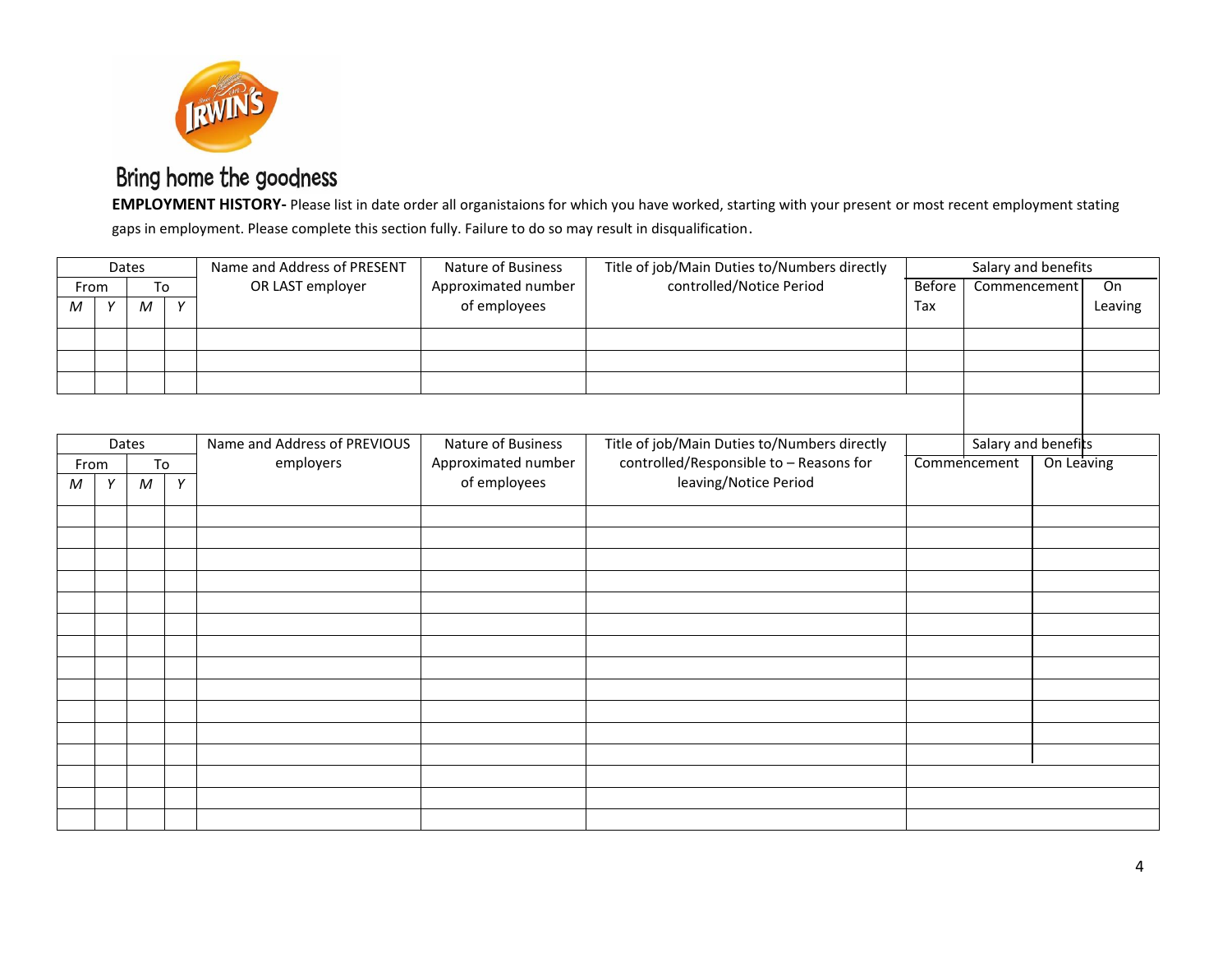

### Bring home the goodness **GENERAL** (answer all questions)

Membership of professional bodies or trade union (state responsible position held)

**CRITERIA FOR POSITION** 

Please demonstrate CLERALY how you meet the essential and/or desirable criteria outlined for the position as stated in the job advertisement.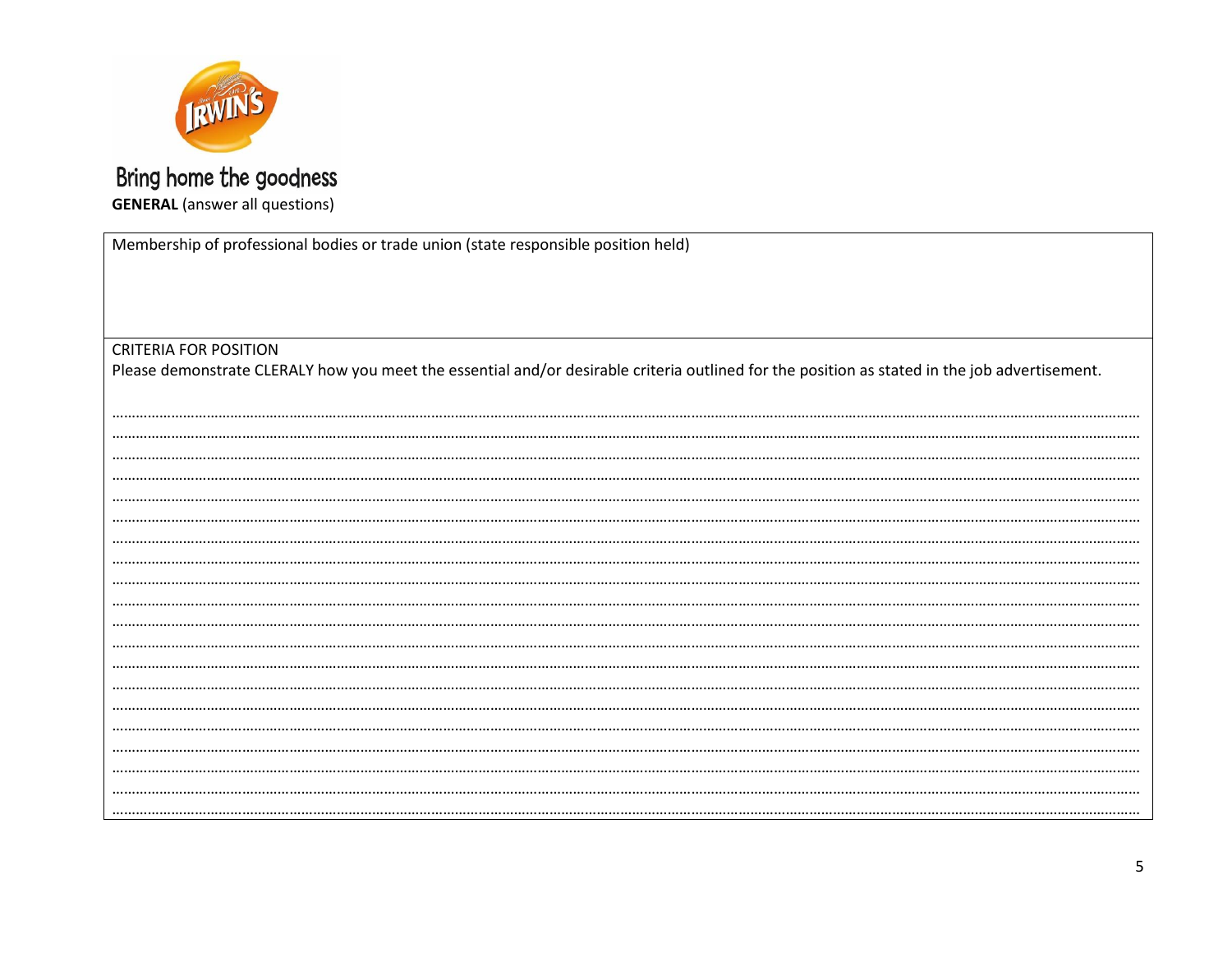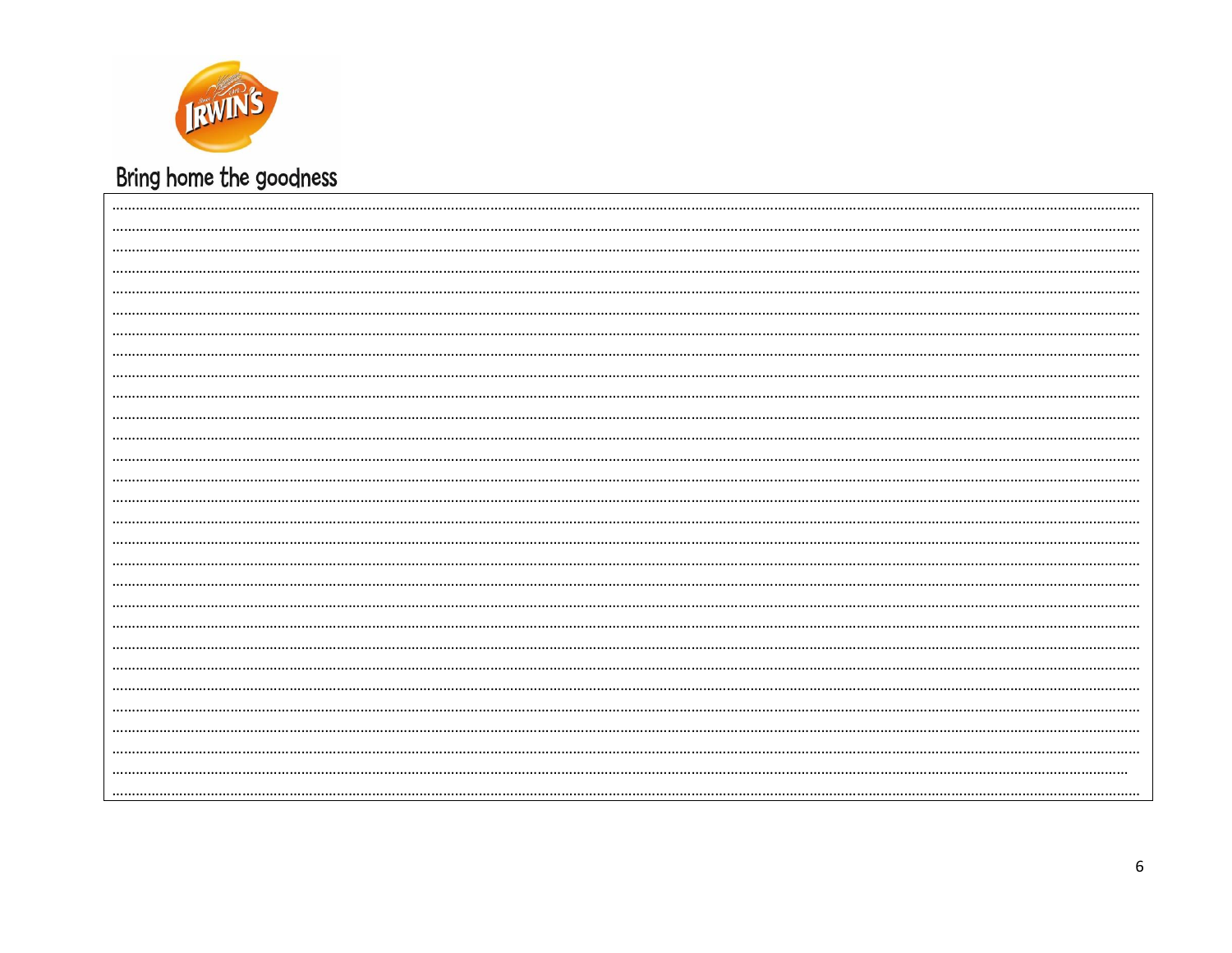

### **DECLARATION BY APPLICANT**

| I confirm that the above information is correct and understand that misleading statements or deliberate omissions may be sufficient grounds for |
|-------------------------------------------------------------------------------------------------------------------------------------------------|
| cancelling any agreements made.                                                                                                                 |
|                                                                                                                                                 |

Signed…………………………………………………………………………. Dated……………………………………….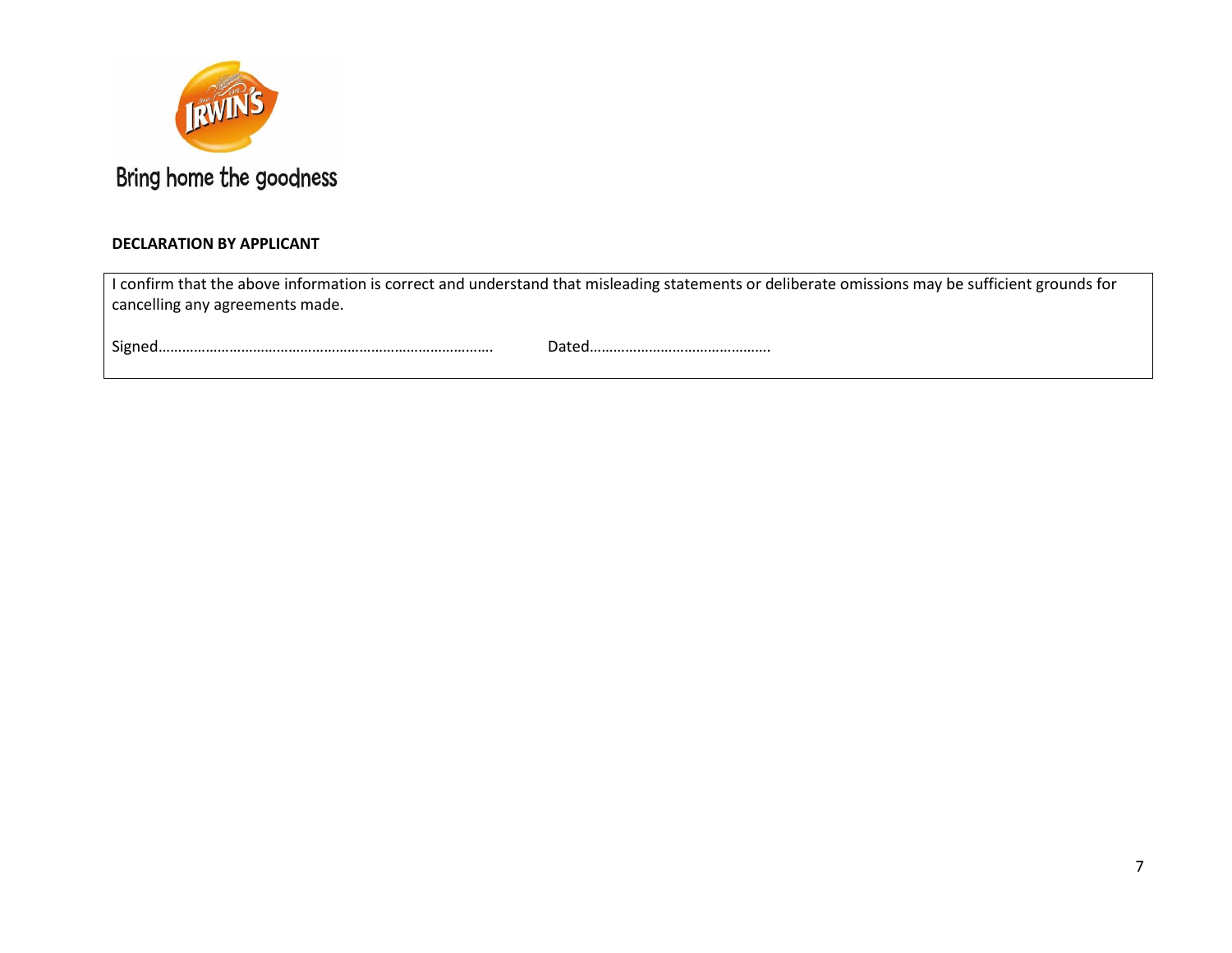

Brin

### **PRE-EMPLOYMENT MEDICAL QUESTIONNAIRE**

### *To be completed by all applicants*

Information **MUST** therefore be accurate and honest. If some questions are left unanswered, we will assume that you **HAVE** suffered from the compliant in question.

PART A:

Date:…………………………………………………..

Name and address of Doctor:

…………………………………………………………………………………………………………………………………………………………………………… …………………………………………………………………………………………………………………………………………………………………………… ……………………………………………………………………………………………………………………

Please delete as appropriate:

| Have you a history of ulcers or indigestion?<br>1.                            | Yes        | No             |
|-------------------------------------------------------------------------------|------------|----------------|
| Have you been outside the U.K. or Ireland during the past 12 months?<br>2.    | Yes        | No.            |
|                                                                               |            |                |
| If Yes, which country/countries have you                                      |            |                |
|                                                                               |            |                |
|                                                                               |            |                |
| Have you ever had contact with typhoid or enteric fever?<br>3.                | Yes        | <b>No</b>      |
| Have you ever been diagnosed as having arthritis, or gout?<br>4.              | Yes        | No             |
| Have you ever had a history of skin disease, e.g. rashes, dermatitis or<br>5. | Yes        | N <sub>0</sub> |
| eczema?                                                                       |            |                |
| Have you ever suffered from or been treated for anxiety, depression,<br>6.    | Yes        | <b>No</b>      |
| phobias, mental breakdown or stress related problems?                         |            |                |
| Have you ever had any discharge from eyes, ears or nose?<br>7.                | Yes        | <b>No</b>      |
| Have you ever had any trouble with teeth or gums?<br>8.                       | Yes        | No.            |
| Have you any history of joint trouble, e.g. sore heads, wrists, elbows,<br>9. | <b>Yes</b> | No.            |
| shoulders or arms?                                                            |            |                |
| 10. Have you ever been treated for sore hands, wrists, elbows, shoulders or   | <b>Yes</b> | <b>No</b>      |
| arms?                                                                         |            |                |
| 11. Are you suffering, or have you suffered any disability which may affect   | Yes        | N <sub>o</sub> |
| your ability to undertake some tasks of the job on offer?                     |            |                |
| If Yes, give dates and                                                        |            |                |
|                                                                               |            |                |
| 12. Have you ever had to leave a job because of ill health reasons or been    | Yes        | <b>No</b>      |
| medically retired from a job in the past?                                     |            |                |
| If Yes, give dates and                                                        |            |                |
|                                                                               |            |                |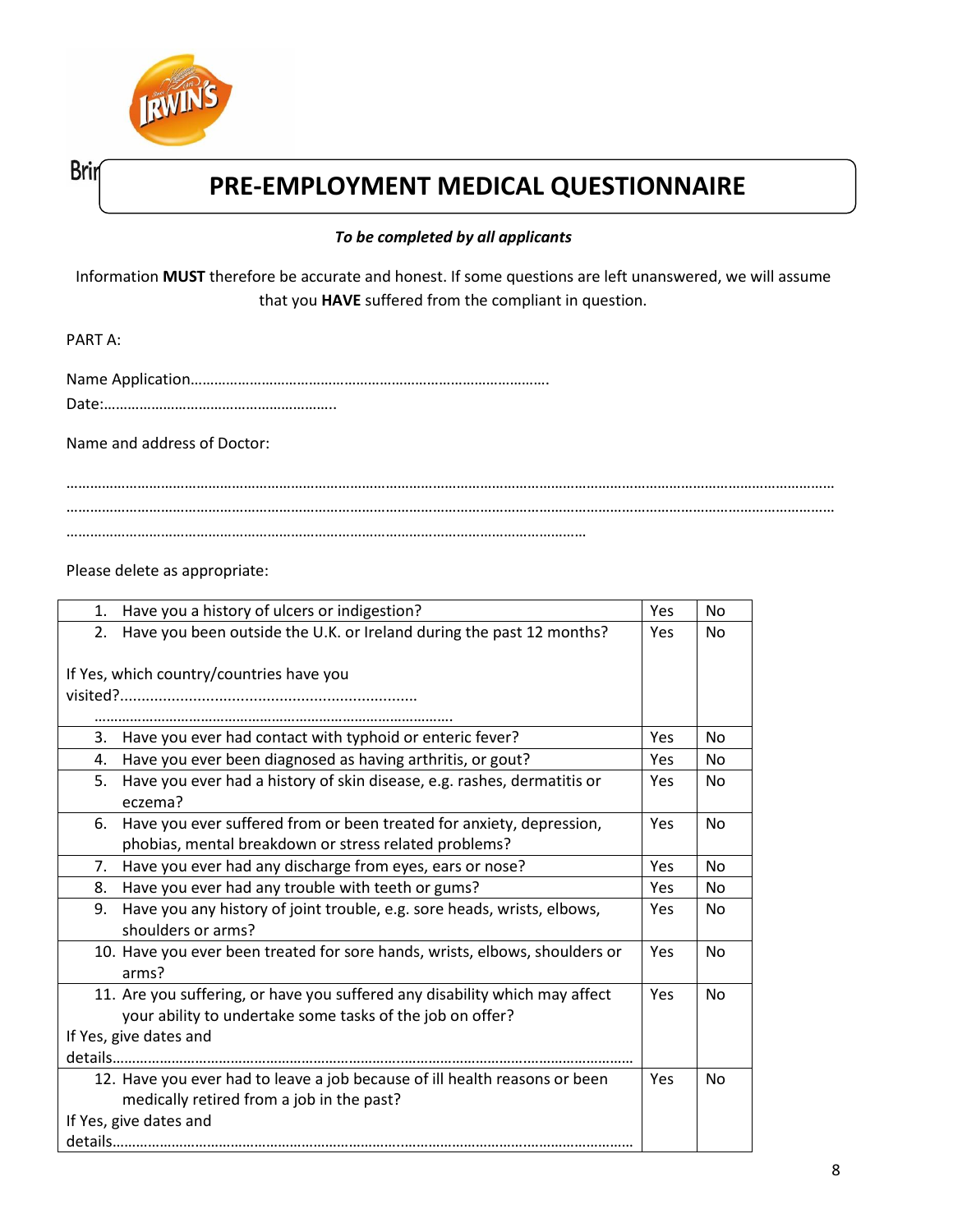

| 13. Have you any history of back trouble, e.g. strain, lumbago, sciatica or disc<br>problems?                                                               | <b>Yes</b> | No             |
|-------------------------------------------------------------------------------------------------------------------------------------------------------------|------------|----------------|
| 14. Have you history of bronchitis, asthma, TB, or chestiness?                                                                                              | Yes        | <b>No</b>      |
| 15. Are you colour blind?                                                                                                                                   | Yes        | N <sub>0</sub> |
| 16. Have you ever had heart problems, e.g. angina, chest pains or heart<br>attack?                                                                          | Yes        | No             |
| 17. Have you ever had problems with your blood pressure?                                                                                                    | Yes        | <b>No</b>      |
| 18. Have you ever had a rupture or hernia?                                                                                                                  | Yes        | N <sub>0</sub> |
| 19. Have you ever had fits, turns, fainting attacks or dizziness?                                                                                           | Yes        | N <sub>0</sub> |
| 20. Have you ever had an injury or disease not already mentioned?<br>If Yes, give                                                                           | Yes        | <b>No</b>      |
| 21. Have you ever had hospital investigations or treatment?<br>If Yes, give                                                                                 | <b>Yes</b> | <b>No</b>      |
| 22. Have you a hearing problem or condition of any kind?                                                                                                    | Yes        | <b>No</b>      |
| 23. Do you wear glasses?                                                                                                                                    | Yes        | N <sub>0</sub> |
| 24. Are you at present, on any treatment such as injections, tablets or<br>medicines?                                                                       | Yes        | No             |
| 25. Do you suffer from any allergies?                                                                                                                       | Yes        | No             |
| 26. Have you ever had a previous industrial accident/injury in your previous<br>place of work that has resulted in a personal injury claim?<br>If Yes, give | Yes        | N <sub>0</sub> |
| 27. Please state you Date of Birth?                                                                                                                         |            |                |

The information that I have provided is accurate and I have not withheld any relevant details. I am aware that I am responsible for the accuracy of this declaration. I understand that the giving of the false information or withholding of relevant information could result in disqualification or if appointed to the position, instant dismissal.

**Signature**………………………………………………………………………………………………………………………..

**Date**:……………………………………………….